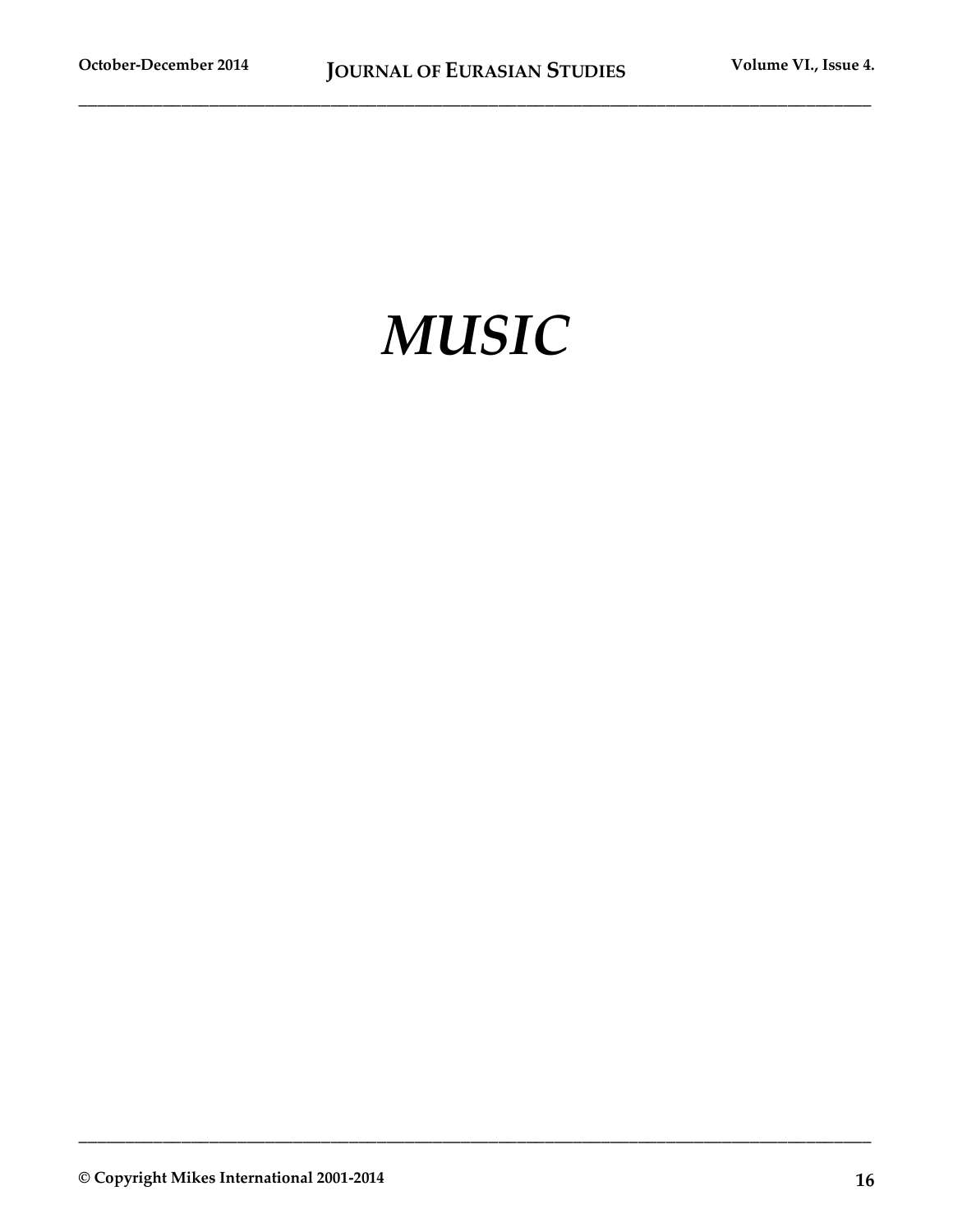## **FARKAS, Flórián**

### **Talya G.A Solan — Singer with Soul**

Recently I have been searching on Internet for Sephardic music and I have come across the name of Talya G.A Solan. Her music enchanted me instantly and I have requested from her an interview in order to make her better known to the readership of the Journal of Eurasian Studies. She consented immediately and we have had a pleasant talk on October 15, 2014, using Skype. You can find the outcome of our discussion on the following pages.

\* \* \*

*Flórián Farkas: Recently I was preparing a lecture on Kabbalah and I wished to have some nice Sephardic music for background listening. In this way I came across you singing the Ladino son[g](http://www.youtube.com/watch?v=uWgR3_0j198) Morena [me llaman,](http://www.youtube.com/watch?v=uWgR3_0j198) performed in Wroclaw. I became so enchanted that I could not listen to your singing in 'background mode'. Your singing is not simply music but an expression of your inner self, which comes across without any doubt.* 

**Talya G.A Solan**: The Wroclaw concert was a very pleasant one. I was not even aware that somebody filmed it and after the concert I was contemplating what a pity that we have not let it recorded. Later I discovered that somebody just did that and posted it on YouTube! The public was very receptive and enthusiastic and that gave us lot of energy. In fact it took place in a restored synagogue, in the old Jewish quarter of Wroclaw. It is nice to experience that the synagogue is a kind of cultural center, an active place where lots of events take place. It houses several museums, too.

*FF*: Next to the Internet postings do you have recorded CDs as well? I could not locate any on major Internet *retailers.* 

**TS**: My music is a niche and it is always fine to have exposure. On the other hand I have two CDs, released in Israel. The one is with *The Israeli Ethnic Ensemble,* the other is with my other group — *Yamma Ensemble*.

**\_\_\_\_\_\_\_\_\_\_\_\_\_\_\_\_\_\_\_\_\_\_\_\_\_\_\_\_\_\_\_\_\_\_\_\_\_\_\_\_\_\_\_\_\_\_\_\_\_\_\_\_\_\_\_\_\_\_\_\_\_\_\_\_\_\_\_\_\_\_\_\_\_\_\_\_\_\_\_\_\_\_\_\_\_**

*FF: Could you tell me more of these CDs?*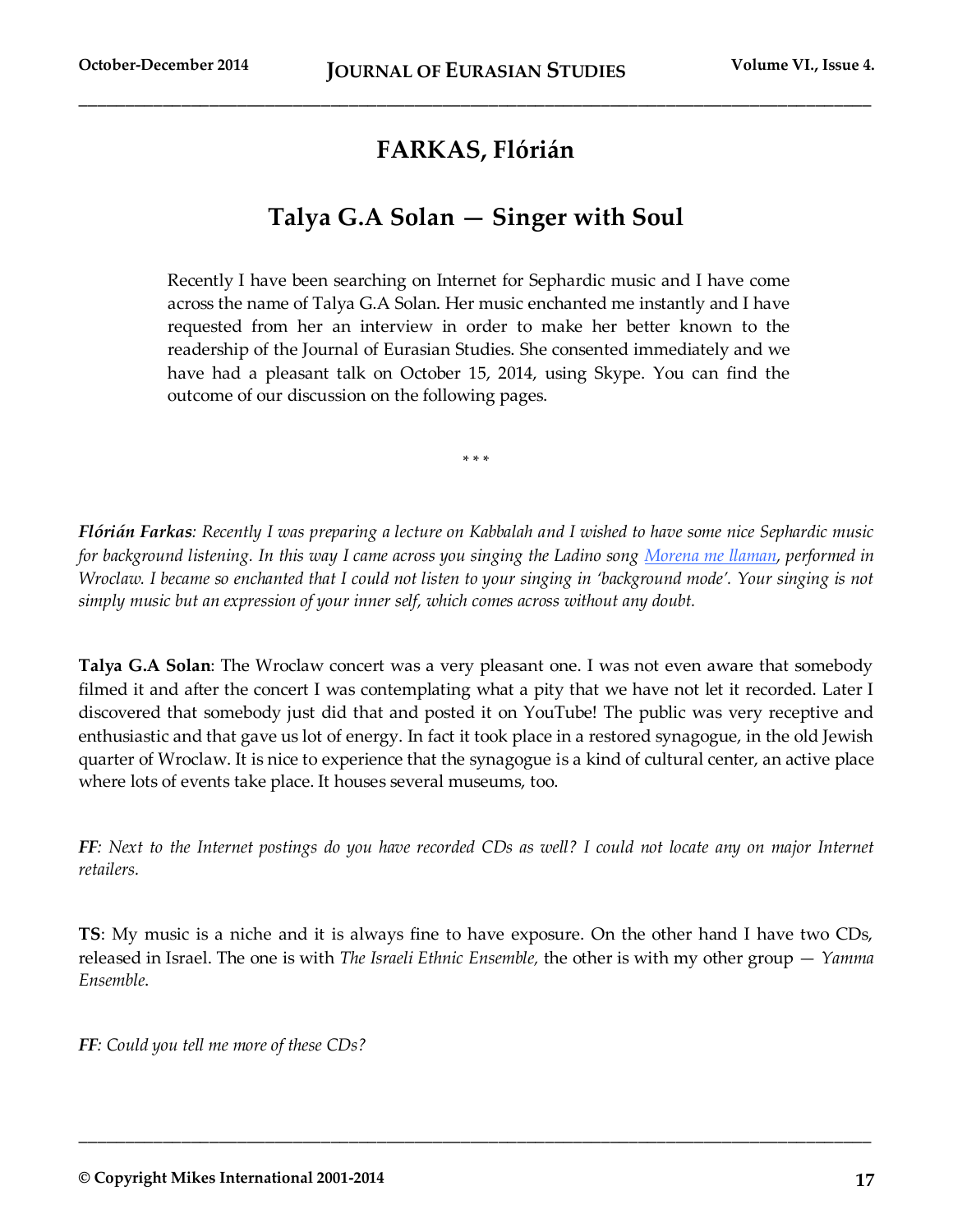

**TS**: Most of the music I sing with The Israeli Ethnic Ensemble connects with my Ladino roots. My grandmother came from a Sephardic family from Plovdiv, Bulgaria. She and my mother spoke that language actively, a kind of secret language. Though I do not speak it actively, when my friends in Spain heard me singing exclaimed: what an ancient Spanish it is! With Yamma my singing is focused on Hebrew; it is my original own music. I like very much to sing in Hebrew, original and traditional music. I also like very much to write poetry. The ancient biblical text of the Psalms or the Song of Songs inspires me a lot. I have read the Song of Songs more than thousand times but its metaphorical nature still does not fail to fascinate and inspire me.

For me the strongest sense is hearing. I experience the world specially through my ears — the beauty of sound, of the language. I do not care how people look like, what color their eyes or hair are, how muscular their body is, I am always listening and I am captured by the sound. Everything starts with alef. The ear is the real thing, all the rest is just the lie of the external side. My world is made up of sounds, voices, intonation.

*FF: How did your inner voice develop? In my view this cannot be learned, it has to come naturally.* 

**TS**: I am the only musician in the family. All my colleagues in Israel are coming from families with a lot of musical tradition. On the other hand also my sisters are dealing with the sound. They are teachers of Hebrew and Arabic, so the sound of the language is playing a very important role in their lives as well.

My music is not the music of the stars. When I was 30 years old, I was somehow sad of that but then the contra-bassist of the band replied to me: and how many musicians can sing what you sing when they are 20? Obviously not so many. Hence it goes with a certain age, personality, experience, maturity. When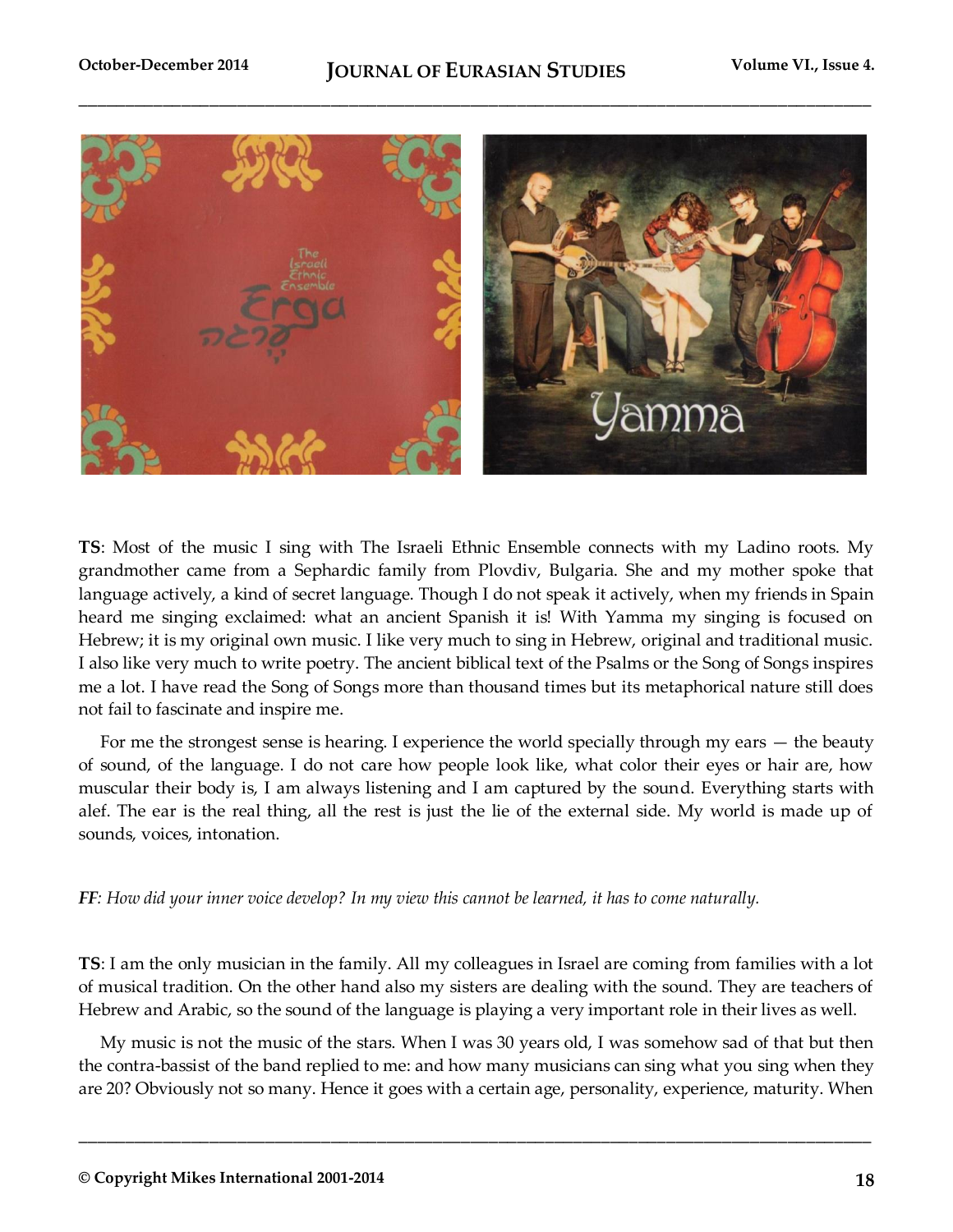I was a teenager I wished to become a pop singer. Now it is totally different. I am very happy with the choice I have made. The music I am singing is my real myself.



*FF: Are you a professional musician?* 

**TS**: Until 10 years ago I have worked full time as a researcher for TV and media productions. The music had a smaller place in my day. I have not perfomed professionally.

Since then I am focusing mainly on music, however I still work from time to time in researching when an interesting suggestion appears.

Next to these activities I also founded a not-for-profit organization named Music Port [\(www.musicport.org.il\)](http://www.musicport.org.il/) with the aim of helping Israeli musicians to perform out of Israel, which is not an easy task. It is in pilot phase focusing right now on ethnic, folk, and jazz, later hopefully we can include other genres too. It is not for starts but for those who are less known and are without agents, etc. Classical music has a lot of support from the government though. I wish to deal with the beauty of life and to help others as well.

*FF: You have quite an amazing family background. On your mother side you are from Bulgaria and from the father side from the Yemen…*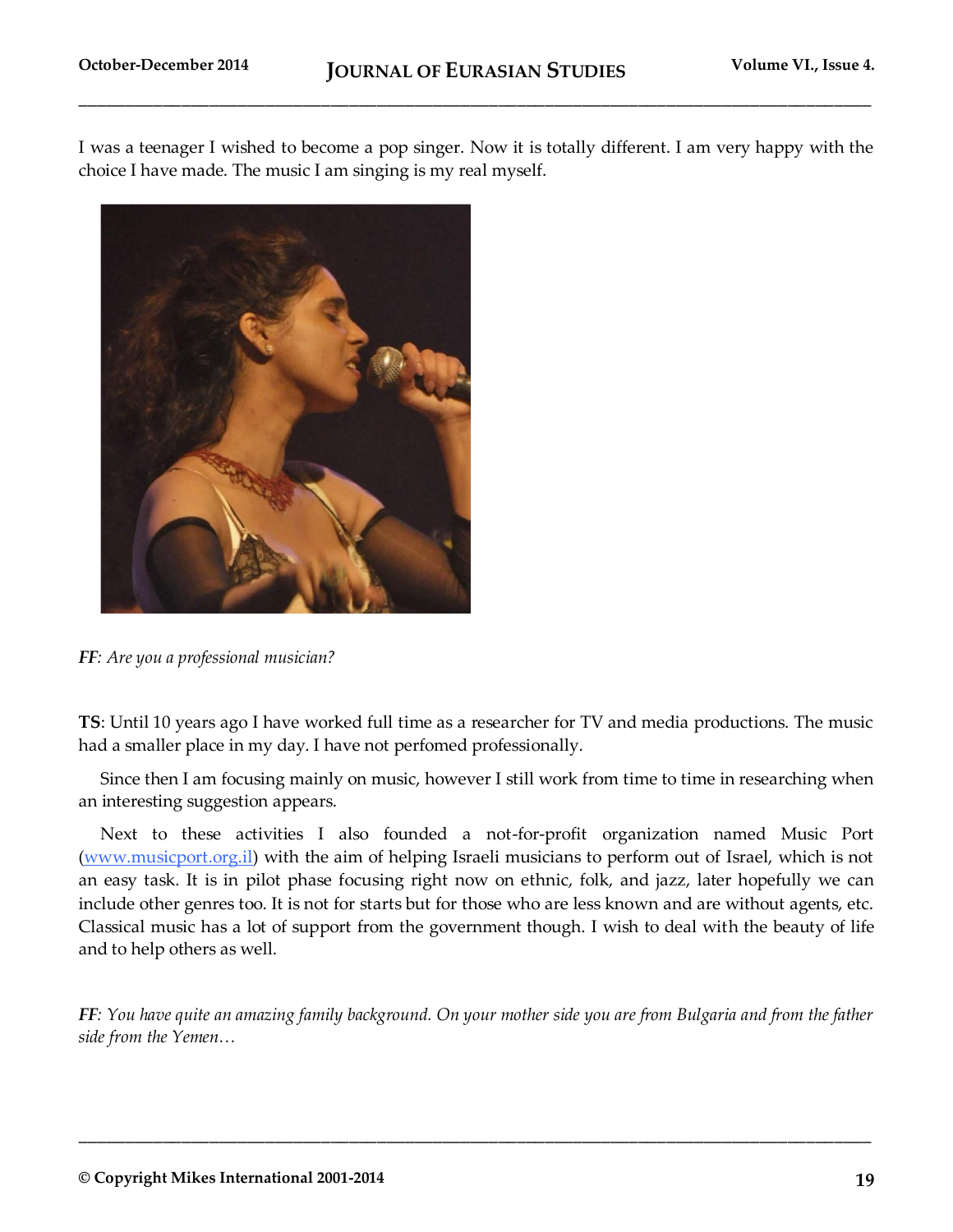**TS**: Yes, on my mother side they came from Spain to Bulgaria, then in 1947 to Israel. I owe many beautiful things to my grandmother: the beautiful language, excellent food… Her ancestors were expelled from Spain in 1492 and then went to Bulgaria, which was at that time part of the Ottoman Empire. The Muslim world of then was much more tolerant than Christian Europe. This year I visited Cordoba where I was invited together with my group to the 13<sup>th</sup> International Sephardic Festival. I also visited the Jewish quarter, which houses a museum now, the Museum of Inquisition, where all kind of torture instruments are displaced. Its dark, cruel atmosphere made a deep impression on me. I have written a travelogue in Hebrew, which was then translated to English by a [Jewish blog](http://www.myjewishlearning.com/blog/jewish-and/2014/08/26/1073/) in the US.

My father's family comes from Yemen. They came to Israel in 1943 and they are a traditional Yemenite family. Nevertheless, I was much more influenced by my mother side. My look is Yemenite but my voice and the color of it is Bulgarian. It comes to me more easily to sing in the Bulgarian style, the Yemenite technique is more difficult. There is a Bulgarian women choir, who released a wonderful album: Le Mystère des Voix Bulgares. They are amazing; they are a great inspiration to me. They mostly perform Bulgarian traditional music, but here they sing Sephardic music:  $\triangle$  señora novia[.](https://www.youtube.com/watch?v=fV_pnREQnwY)



**\_\_\_\_\_\_\_\_\_\_\_\_\_\_\_\_\_\_\_\_\_\_\_\_\_\_\_\_\_\_\_\_\_\_\_\_\_\_\_\_\_\_\_\_\_\_\_\_\_\_\_\_\_\_\_\_\_\_\_\_\_\_\_\_\_\_\_\_\_\_\_\_\_\_\_\_\_\_\_\_\_\_\_\_\_**

#### *FF: Do you speak Bulgarian?*

**TS**: Unfortunately not. Granny, who passed away, spoke it.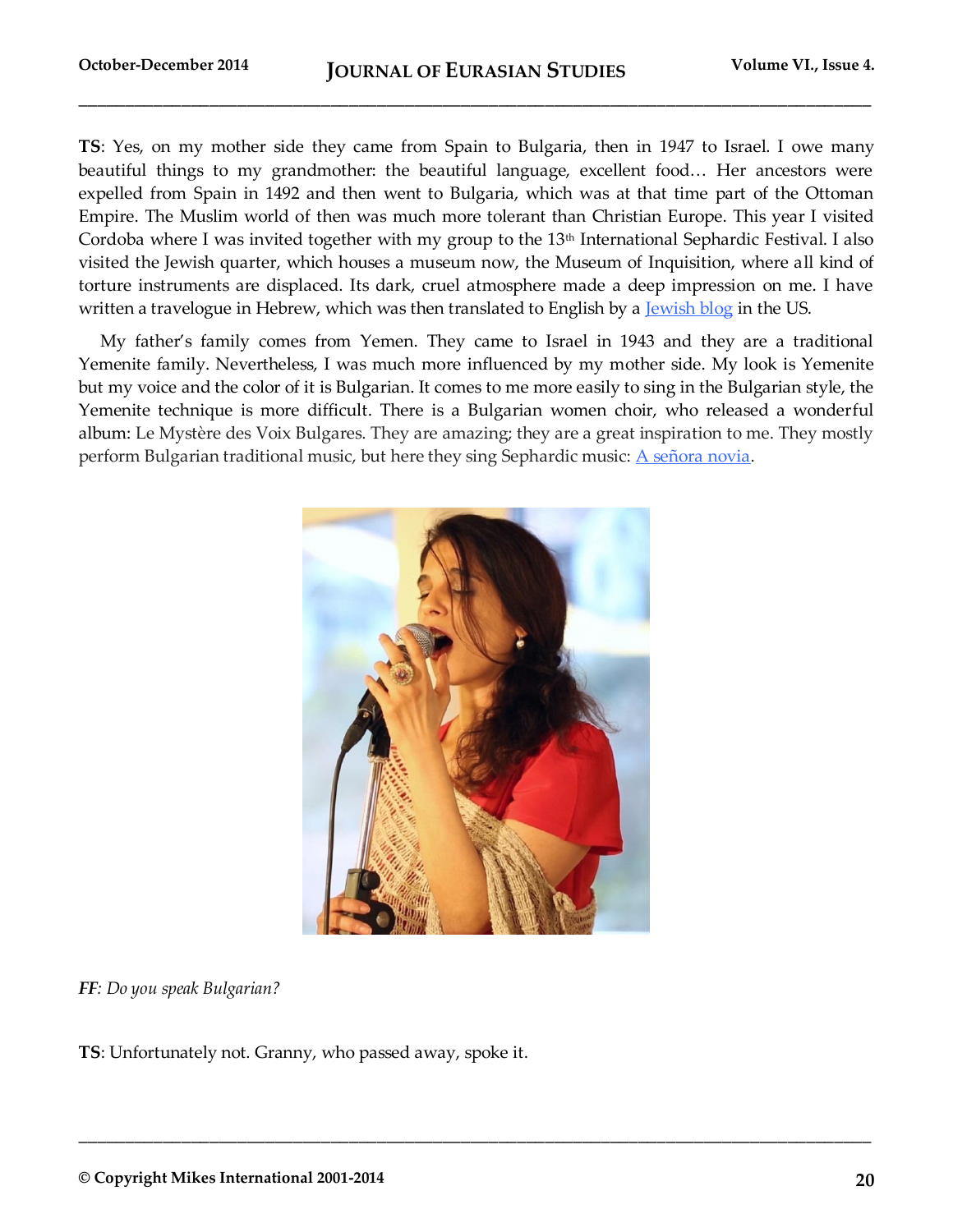**\_\_\_\_\_\_\_\_\_\_\_\_\_\_\_\_\_\_\_\_\_\_\_\_\_\_\_\_\_\_\_\_\_\_\_\_\_\_\_\_\_\_\_\_\_\_\_\_\_\_\_\_\_\_\_\_\_\_\_\_\_\_\_\_\_\_\_\_\_\_\_\_\_\_\_\_\_\_\_\_\_\_\_\_\_**

#### *FF: Have you visited Bulgaria?*

**TS**: Yes, I even gave a concert at the Bansko Jazz Festival. In Bulgaria I have had an interesting encounter with my culinarian heritage. In Bulgaria they prepare the stuffed pepper with lots of different cheeses, unlike in Morocco where it is stuffed with rice and meat. It was exactly as my granny prepared it!

#### *FF: How much time do you spend on tours?*

**TS**: It depends. The political situation plays also a role in it. I will be for 2 weeks in December 2014 in Switzerland with the Kedem Ensemble, which is an international group and I am touring with them as a guest. Then I will have a full month tour in March 2015 in Germany. (04.03.2015 Düsseldorf, 08.03.2015 Meschede, 10.03.2015 Kempen, 11.03.2015 Gelsenkirchen, 12.03.2015 Remscheid, 13.03.2015 Siegen, 15.03.2015 Sankt Augustin, 17.03.2015 Hamm, 18.03.2015 Köln, 19.03.2015 Wuppertal, 20.03.2015 Detmold, 21.03.2015 Paderborn, 26.03.2015 Gütersloh, 27.03.2015 Aachen)

#### *FF: What is your favorite concert setting?*

**TS**: I prefer small, intimate spaces, like churches. I love to feel and see the faces of people in front of me.

*FF: As you mentioned your musical upbringing was not rooted in the family. Who was/were your teacher(s)?* 

**TS**: I studied at the Tel Aviv University but I did not take any operatic studies there, though I studied the theory of music. In parallel I took private classes with Mrs. Rachel Hochman. I feel myself privileged that Mrs. Rachel Hochman, Israel's greatest voice productions teacher accepted me and became my voice coach. I am working with her more than 10 years now. She is the best teacher because she teaches not only voice and breathing techniques but she coaches me on a journey, on my inner Tao.

She taught me among others things that sincerity is the most important one in an artist's life; that I need to understand myself. I knew from the very beginning that I wanted to sing, but I did not know what. I was at that time raw material. It is a false myth that one can become an instant star. And she helped me with this process. With her guidance I realized that as a teenager I was more screaming than singing. She taught me to be controlled, civilized, how to build up a performance. She has had the greatest influence on my musical personality.

**\_\_\_\_\_\_\_\_\_\_\_\_\_\_\_\_\_\_\_\_\_\_\_\_\_\_\_\_\_\_\_\_\_\_\_\_\_\_\_\_\_\_\_\_\_\_\_\_\_\_\_\_\_\_\_\_\_\_\_\_\_\_\_\_\_\_\_\_\_\_\_\_\_\_\_\_\_\_\_\_\_\_\_\_\_**

*FF: Did she also help you find your genre?*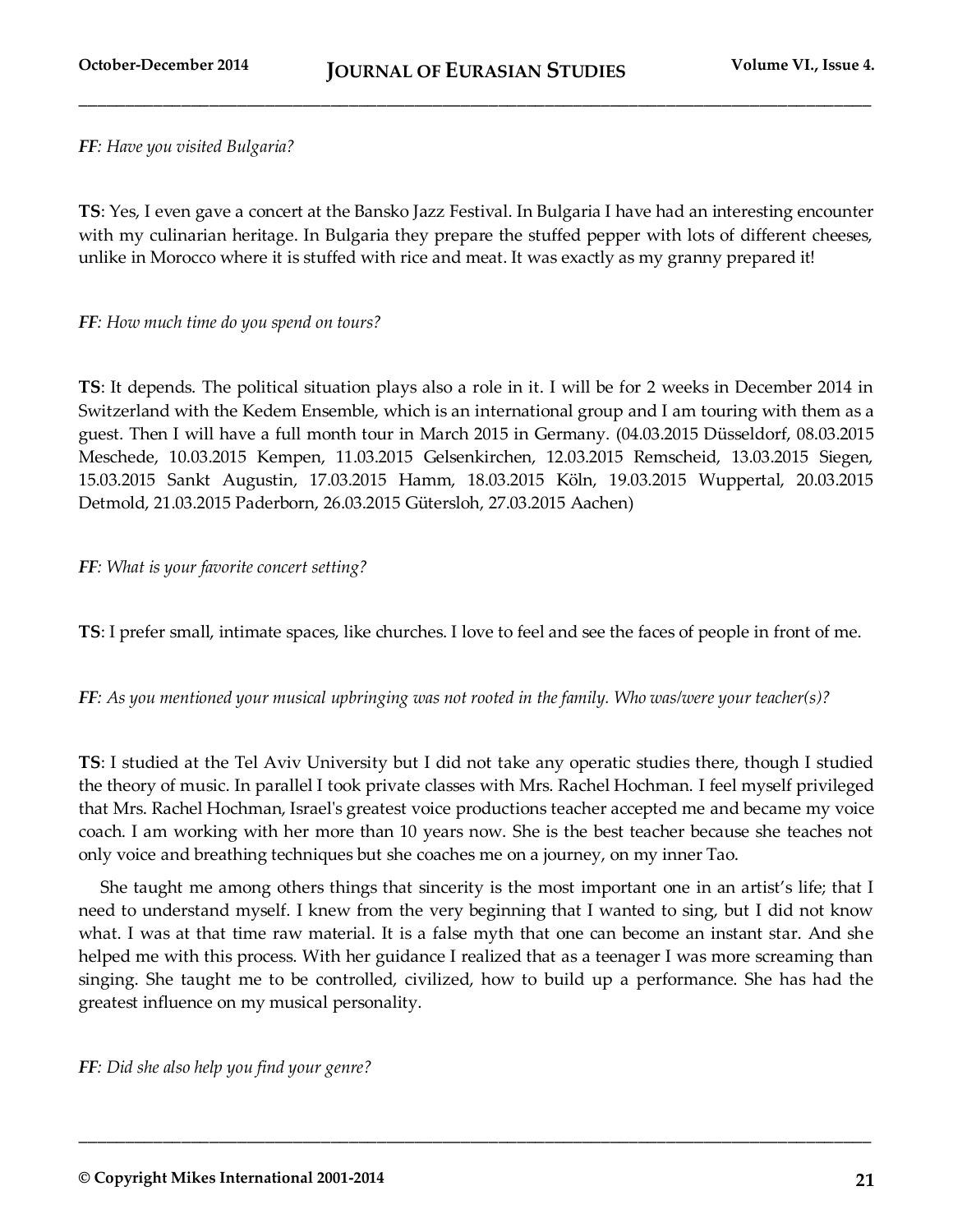**TS**: Actually yes. Thanks to her I have experienced various music styles like pop, musicals, jazz, blues, even classic…

One of the significant events I have experienced regarding my musical path occurred during a university lecture. The lecturer demonstrated us how the Israeli music has come into existence: every immigrant took his/her musical heritage and then matched them to a Hebrew text, and voilà! Finally he put on a Ladino song from his private collection. I immediately was bewitched. Rachel, who also comes from a Bulgarian Sephardic family, immediately realized that this style fits my voice and music personality. She directed me toward this beautiful musical heritage. She also emphasized that the oud is very suitable to my voice. Oud is my favorite instrument. Its sound goes straight to the heart, it is emotional, one feels the desert, the earth, everything. The oud is considered the piano of the Middle East, because it best reflects the musical traditions of this region.

So in the end I ended up singing Sephardic music. I had it in my blood but I discovered it from outside.



*FF: Outside performing what does music mean for you?* 

**TS**: I need to be very economical with my time. Therefore I do not have a TV set, I do not need it. What I need I can find on the Internet and what is paramount is to have a good sound system.